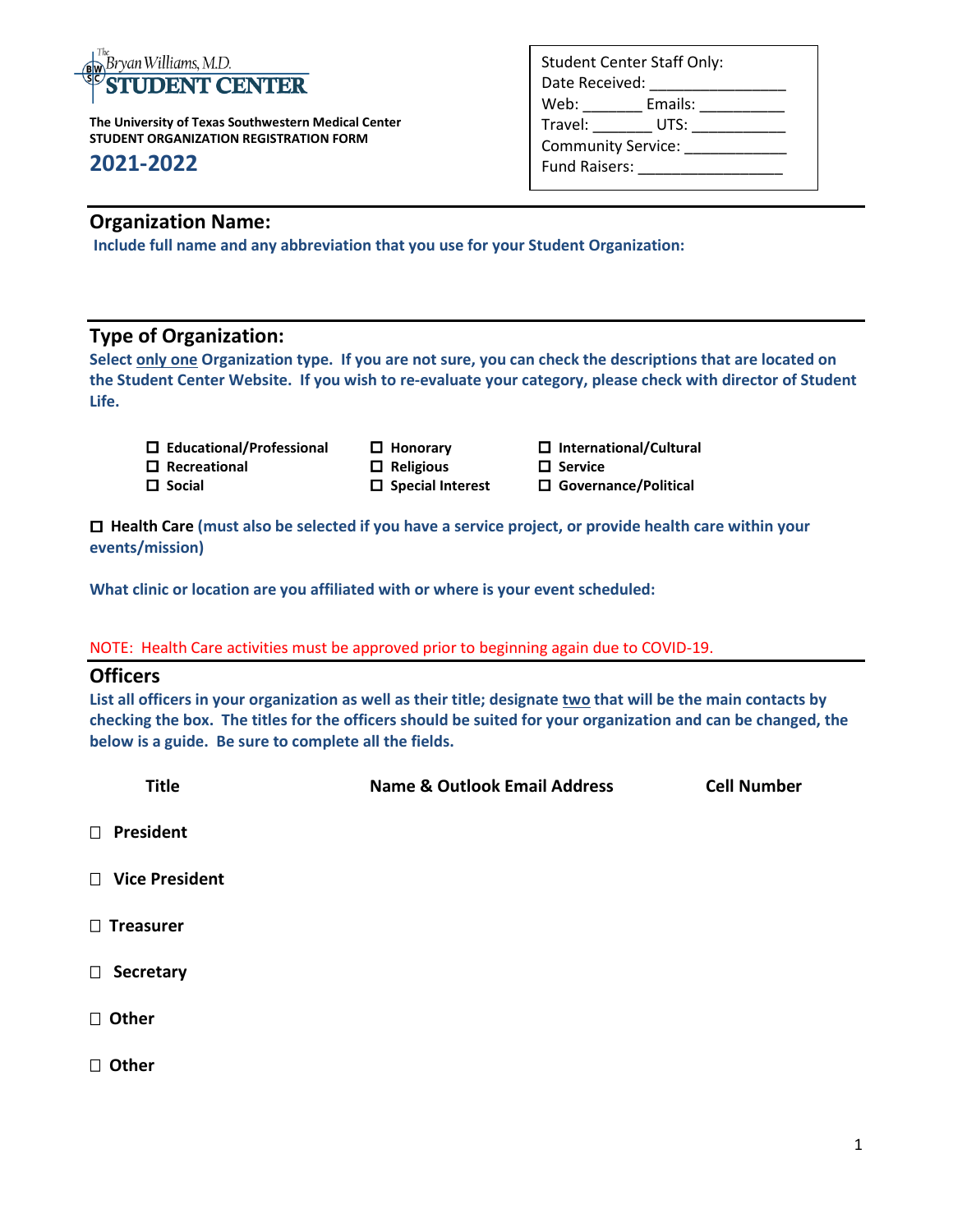## **Mission Statement/ Purpose**

**Define your organization and its goals. This statement will be used on the web. Attach your organizations Constitution/By Laws with your registration paperwork if you have made changes. Provide the full description – do not list as same as before.**

 **Check if your statement about your organization has changed from the previous year or is new. If changed or new, email it to suzette.smith@utsouthwestern.edu.**

### **Adviser/Affiliations**

**List all advisors. Include their name, department and affiliation with your organization. Include their email and phone number. An advisor is not required for an organization unless you are involved in health care projects.**

## **Website & Social Media Information**

**If your organization has a website or social media link – please list the URL address for all of them.** 

## **Source of Funding:**

## **National, State, Regional, Community or Academic Department Affiliations**

**List all affiliations and any source of funding, including membership dues in which you receive along with your budget.** 

#### **Fundraising:**

**Do you plan on holding fundraisers for your group and what will they be if you know.**

# **Programs/Activities**

**Provide a brief statement of major activities in which your organization plans to organize this year and the timeframe:**